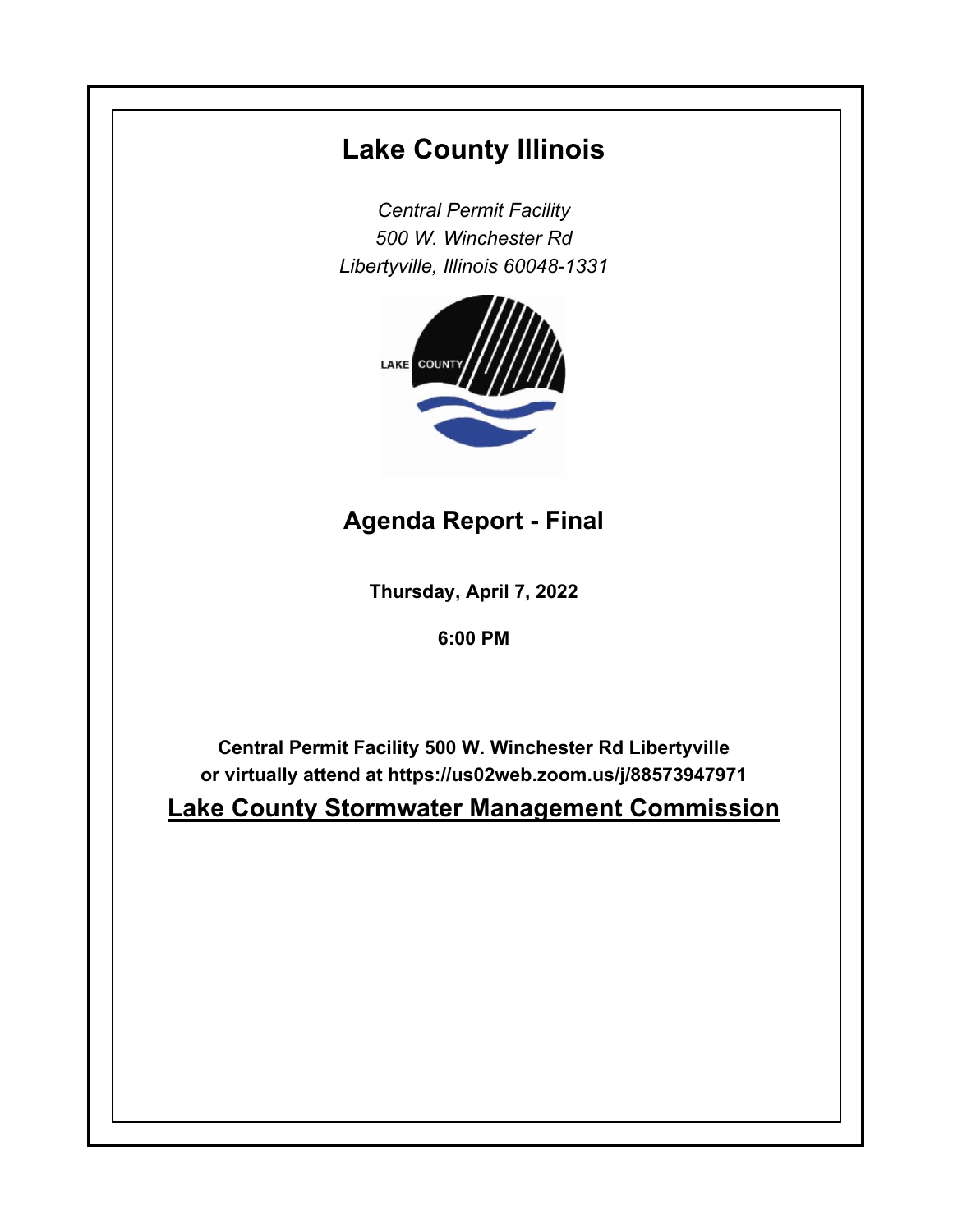**PUBLIC ATTENDANCE: There are two options for the public to attend the meeting: (1) in-person attendance on the 2nd floor Central Permit Facility building 500 W. Winchester Road, Libertyville, Illinois, or (2) remote / virtual attendance through the link:**

**https://us02web.zoom.us/j/88573947971** 

**Meeting ID: 885 7394 7971** 

**One tap mobile +13126266799,,85137896784# US (Chicago)**

**Dial by your location +1 312 626 6799 US (Chicago)**

**RECORDING: Meetings, including Public Comment, will be recorded.**

**PUBLIC COMMENT: The public will be afforded time to comment on matters related to the business of the Lake County Stormwater Management Commission. A total of 30 minutes will be permitted for Public Comment and no more than three minutes per Comment. In general, Public Comment on items not on the agenda will be presented near the beginning of the meeting. Public Comment on agenda items may be presented during consideration of that item.**

**Individuals attending in-person or remotely may present their Public Comment during the meeting. Individuals not in attendance may provide written Public Comment that must be received by noon on the date of the meeting (emailed to stormwater@lakecountyil.gov or delivered to the Lake County Stormwater Management office at 500 W. Winchester Road, Libertyville Suite 201). Public Comment will proceed in the following order: (1) Public Comment by individuals in attendance on the 2nd floor, (2) Public Comment by individuals who attend via the link on the front page of the agenda and are attending remotely, and then (3) written comments.**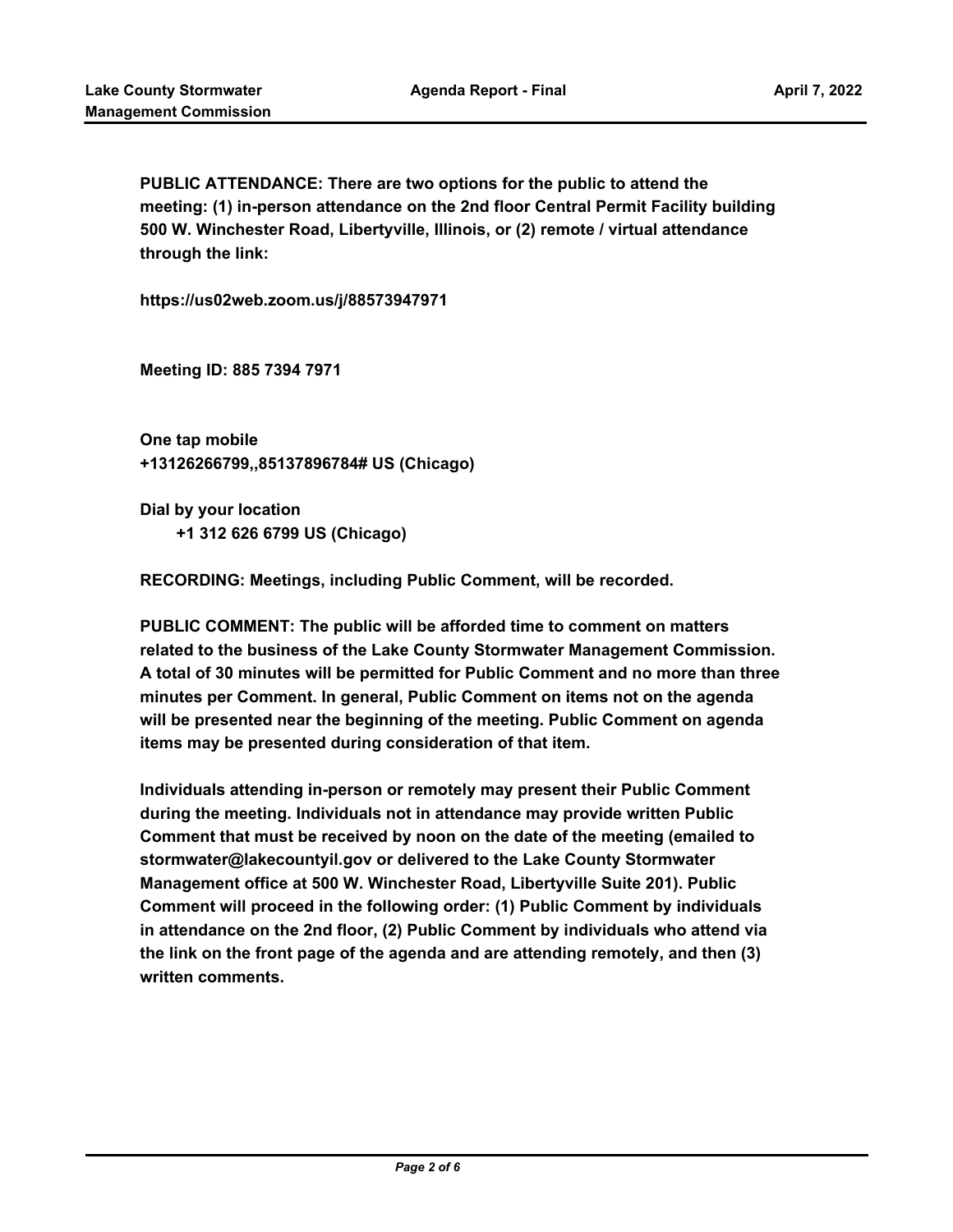- **1. CALL TO ORDER**
- **2. PLEDGE OF ALLEGIANCE**
- **3. ROLL CALL**
- **4. PUBLIC COMMENT**
- **5. APPROVAL OF MINUTES**

*Attachments:* [March 3, 2022 Minutes draft](http://lakecounty.legistar.com/gateway.aspx?M=F&ID=d3af391e-a45a-42ab-8fbc-9363b1544cb0.pdf)

- **6. COMMISSION REPORTS**
- **6.1 Director's Report**
- **6.1.a SMC Redistricting Update**

**22-0549**

*Attachments:* [SMC Representation Areas Memo](http://lakecounty.legistar.com/gateway.aspx?M=F&ID=8a9fb985-0cfc-49b6-8f2c-44332fb33421.pdf)

**6.1.b SMC Staffing Resource Needs 22-0559**

[2002 Comp Plan Future FTEs](http://lakecounty.legistar.com/gateway.aspx?M=F&ID=d258bc86-26a6-4190-8416-9943ba16e8ac.pdf) *Attachments:*

04-16-2019 conflict of interest regulatory

- **6.2 Chairman's Report**
- **6.3 Commissioner's Report**
- **6.3.a FY23 Watershed Management Board (WMB) Program Supplemental Funding Discussion**
- **7. ACTION ITEMS**
- **7.1 March 2022 Treasurer's Reports**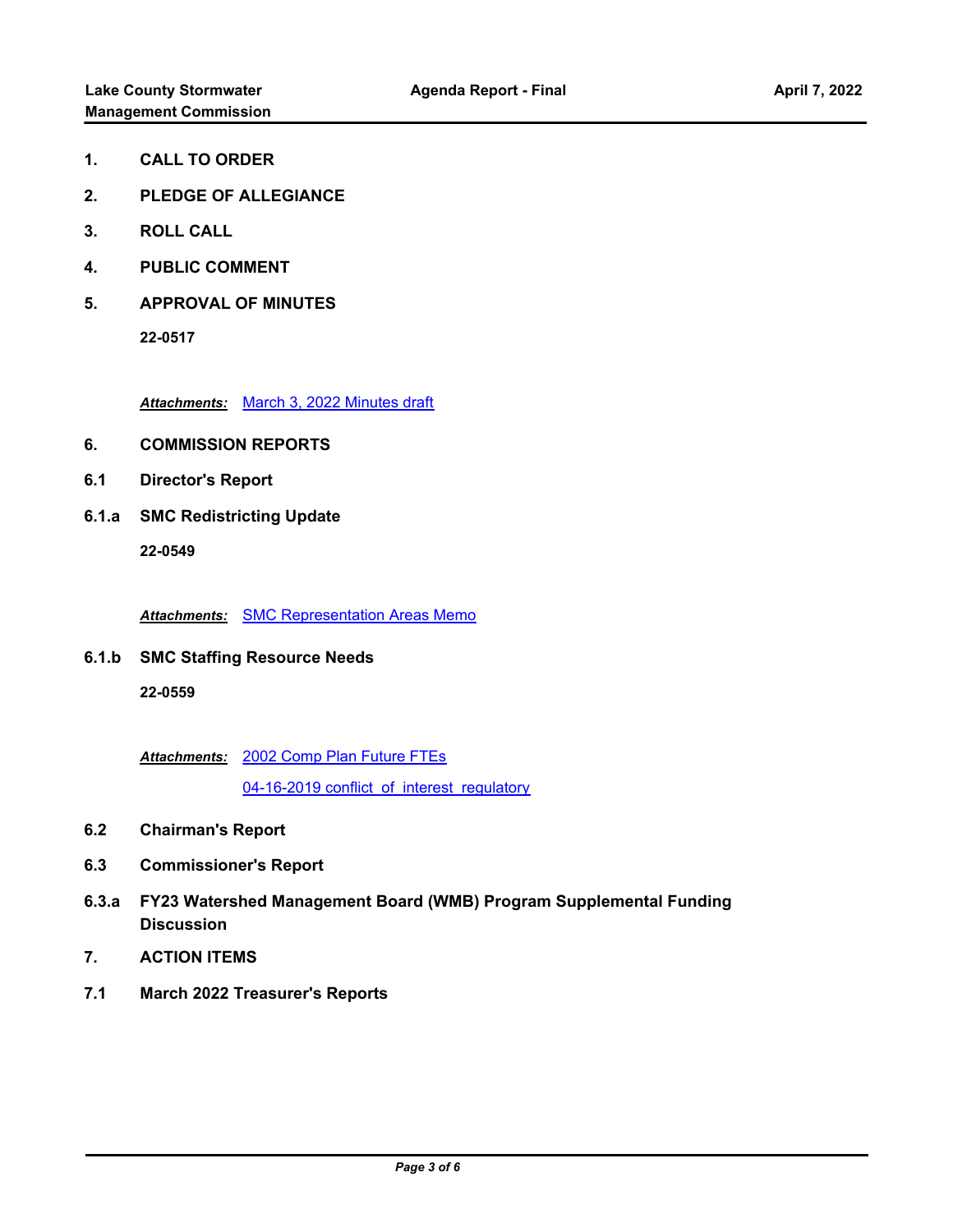[SMC March 2022 Treasurer's Report](http://lakecounty.legistar.com/gateway.aspx?M=F&ID=3067e766-7712-4c52-95ab-93ccade47c67.pdf) *Attachments:* [DRWW March 2022 Treasurer's Report](http://lakecounty.legistar.com/gateway.aspx?M=F&ID=61691c3b-8a35-467b-944d-4a53f2967bd7.pdf) [NBWW March2022 Treasurer's Report](http://lakecounty.legistar.com/gateway.aspx?M=F&ID=9fc66250-3c1a-47de-858c-7a27d1c57e5b.pdf)

**7.2 SMC ByLaws Amendments to:** 

**1. Increase Executive Director's spending authority to \$50,000 for professional services and \$30,000 for all other purchase types**

**2. Conduct meetings with audio or video conference without the physical presence of a quorum of the members, in accordance with Open Meetings Act 5 ILCS 120/**

**22-0575**

*Attachments:* [4-7-22 Recommended Amendments to the BYLAWS](http://lakecounty.legistar.com/gateway.aspx?M=F&ID=be4fd726-f568-4444-b48f-986b8eb479c8.pdf)

**7.3 SMC Purchasing Procedures spending authority amendments to align with the Lake County Purchasing Ordinance**

**22-0574**

## *Attachments:* [SMC Purchasing Procedures Guide](http://lakecounty.legistar.com/gateway.aspx?M=F&ID=62de3b71-369d-4245-b460-52e80a63003b.pdf)

**7.4 Authorization of an emergency appropriation for Regional Stormwater Projects in the amount of \$30,000,000 and funded by the IL Department of Commerce and Economic Opportunity (DCEO) in Fund 743 Lake County Regional Stormwater Management Projects Fund, and an emergency appropriation of \$245,034 and a line item transfer in the amount of \$254,913 in Fund 212 Stormwater Management Commission Fund to fund a Public Affairs Specialist, Graphic Artist and event logistics and supplies**

**22-0573**

*Attachments:* [Joint Resolution Emergency Appropriation - DCEO Regional RD 1](http://lakecounty.legistar.com/gateway.aspx?M=F&ID=067f2845-2b8f-4b5e-ac78-27cfef625a68.pdf)

**7.5 Authorization of an emergency appropriation for drainage improvements in Park City in the amount of \$2,600,000 and funded by the IL Department of Commerce and Economic Opportunity (DCEO) in Fund 743 Lake County Regional Stormwater Management Projects Fund**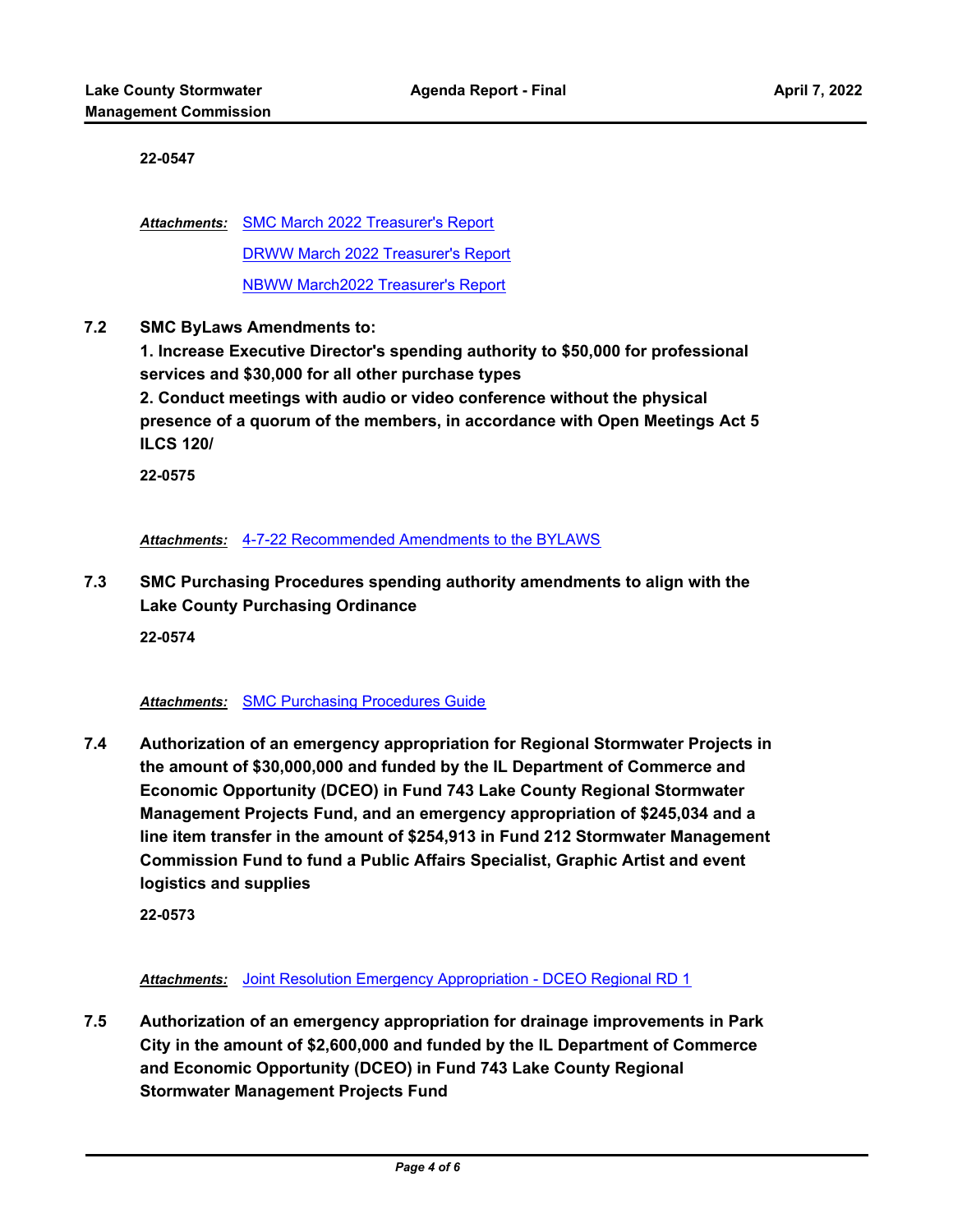**Attachments:** [Joint Resolution Emergency Appropriation - DCEO Park City](http://lakecounty.legistar.com/gateway.aspx?M=F&ID=2f7873fb-8d9a-4d38-87a8-4c0d4adcf290.pdf)

- **7.6 Contract authorization with Bleck Engineering Company Inc. for General Engineering Services in the amount of \$531,312.90**
- **7.7 Contract authorization with Hey and Associates Inc. for General Engineering Services in the amount of \$322,622.50**
- **7.8 Contract authorization with Manhard Consulting Ltd. for General Engineering Services in the amount of \$100,000.00**
- **7.9 Contract authorization with Gewalt Hamilton and Associates Inc. for DCEO Project Services for Knollwood Subdivision Flood Mitigation and Road Improvements, Fox Lake in the amount of \$496,643.74**
- **7.10 Intergovernmental Agreement with Village of Lake Bluff for SMC administrative cost-share for the West Scranton Viaduct Project**
- **7.11 Contract authorization with Christopher B. Burke Engineering Ltd. for DCEO Project Services for West Scranton Avenue Viaduct Project, Lake Bluff in the amount of \$497,318.00**
- **7.12 Contract authorization with Christopher B. Burke Engineering Ltd. for DCEO Project Services for Skokie River Regional Floodplain Enhancement Project, North Chicago in the amount of \$470,097.00**
- **7.13 Contract authorization with Christopher B. Burke Engineering Ltd. for DCEO Project Services for Seavey Master Plan Phase 3 Channel Improvements and Shoreline Stabilization, Vernon Hills in the amount of \$395,185.00**
- **7.14 Stormwater Infrastructure Repair Fund (SIRF) Project Agreement with Deerfield High School in the amount of \$37,900.00**

**22-0557**

Attachments: [FY22 SMC April Packet Memo-SIRF Agreement Approval Memo](http://lakecounty.legistar.com/gateway.aspx?M=F&ID=a79f9e20-08a5-4331-bfa8-eef3a5165b78.pdf) [FY22 Deerfield signed SIRF Agreement](http://lakecounty.legistar.com/gateway.aspx?M=F&ID=1b2d19f4-29c0-414e-b7b1-7dcd7b8d6cd2.pdf)

- **8. INFORMATION SECTION**
- **8.1 Regulatory Reports**